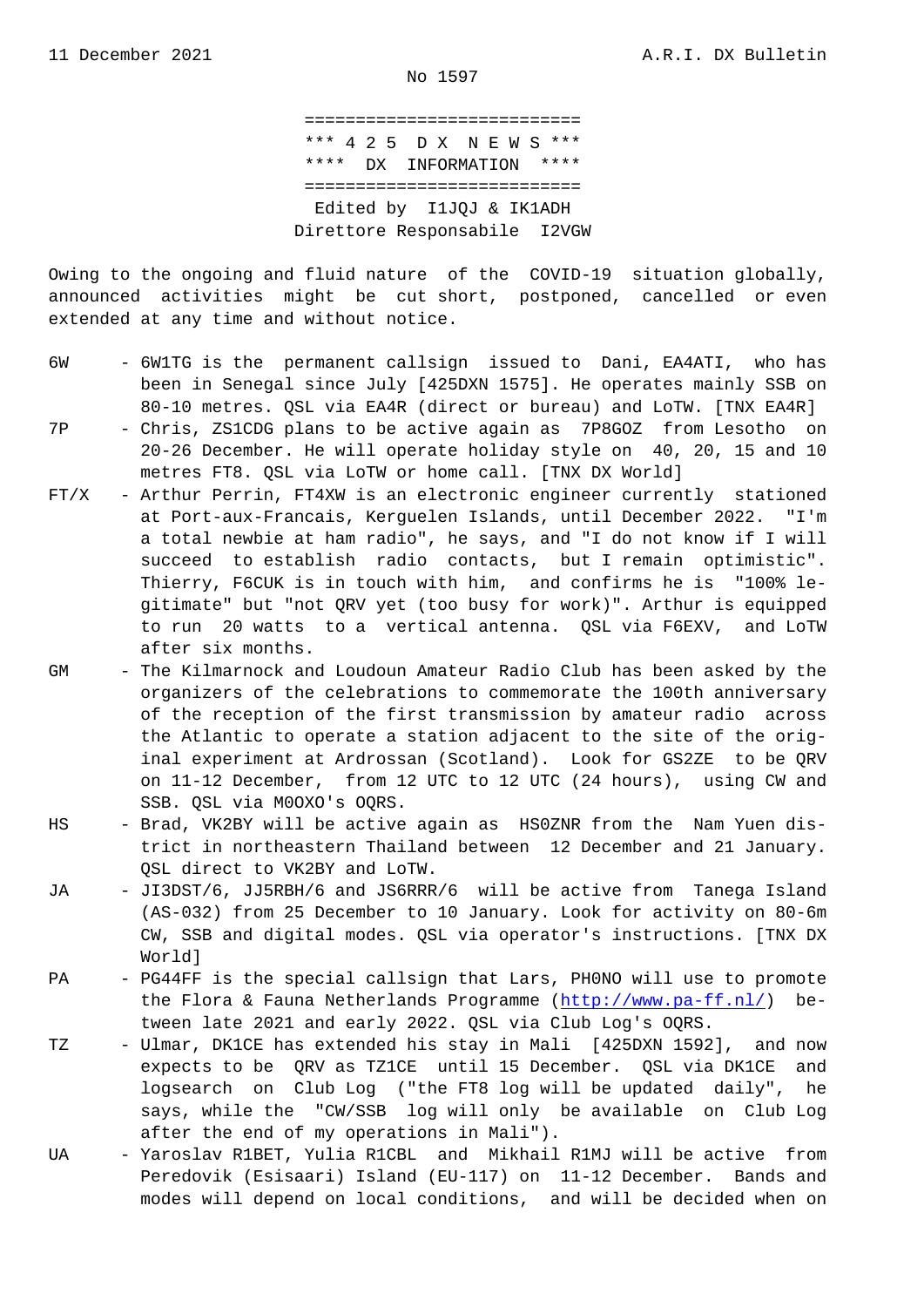- UN Celebrating the 30th anniversary of the Republic of Kazakhstan's independence (16 December 1991), special event stations UN30RK, UO30RK, UP30RK and UQ30RK will be active on 11-19 December. QSL via LoTW, paper cards will not be available.
- V4 Victor, WBOAA will be active as V4/WBOAA from St. Kitts (NA-104) on 22-30 December. He will operate CW and SSB on 160-10 metres. QSL via home call and possibly LoTW. [TNX The Daily DX]
- XE Zalo, XE3N will be active as 4C10M on 10 metres for 10 days (10-20 December), including an entry in the ARRL 10-Meter Contest. QSL via LoTW.

 =========================== \*\*\* 4 2 5 D X N E W S \*\*\* \*\*\*\* GOOD TO KNOW ... \*\*\*\* =========================== Edited by I1JQJ & IK1ADH Direttore Responsabile I2VGW

Access to the main functions of www.425dxn.org is provided by the 425DXN App for Android. It is available on Google Play - free of charge, no ads. Enjoy!

425 DX NEWS MAGAZINE ---> The November 2021 issue is available for download at https://www.425dxn.org/. [TNX IZ3EBA]

COMOROS 2022: POSTPONED ---> Due to the current pandemic situation, "it's saf[er for the team not to t](https://www.425dxn.org/)ravel now", Jean-Luc, F1ULQ reports. Consequently the January 2022 operation organized by the Radio Club de Provins [425DXN 1589] has been postponed to a later date TBA, "when all gets again quieter".

CROZET 2022-23 ---> Thierry, F6CUK has been granted permission to be QRV from the #3 Most Wanted DXCC Entity for three months (mid-December 2022 to mid-March 2023) [425DXN 1592]. The official website for this operation is now online: http://crozet2022.fr (some pages are still incomplete, but will be updated soon).

QSL DX0K ---> Pedro, EA5GL has picked up the QSLing for the DX0K operation from Pag-a[sa in the Spratly Isl](http://crozet2022.fr)ands, AS-051 (2 February-12 April 2005). See https://www.qrz.com/db/EA5GL for instructions.

QSL VIA E73Y ---> After the sudden passing of Robert, E77E in June [425DXN 1571], the QSL management for E76C, E77DX and E7DX has been taken over by [Boris, E73Y. Given that thos](https://www.qrz.com/db/EA5GL)e three logs are regularly uploaded to LoTW, Boris will accept only direct QSL requests received by post mail (Boris Knezovic, P.O. Box 59, 71000 Sarajevo, Bosnia and Herzegovina) or Club Log's OQRS.

QSO TODAY VIRTUAL HAM EXPO ---> The fourth Virtual Ham Expo organized by "QSO Today" will be held on 12-13 March on a live virtual reality platform that simulates a full convention experience. It is now calling for international presentations and speakers on any amateur radio topic that would be of interest to other hams. Very detailed information can be found on https://www.qsotodayhamexpo.com/speakercall.html. [TNX 4Z1UG]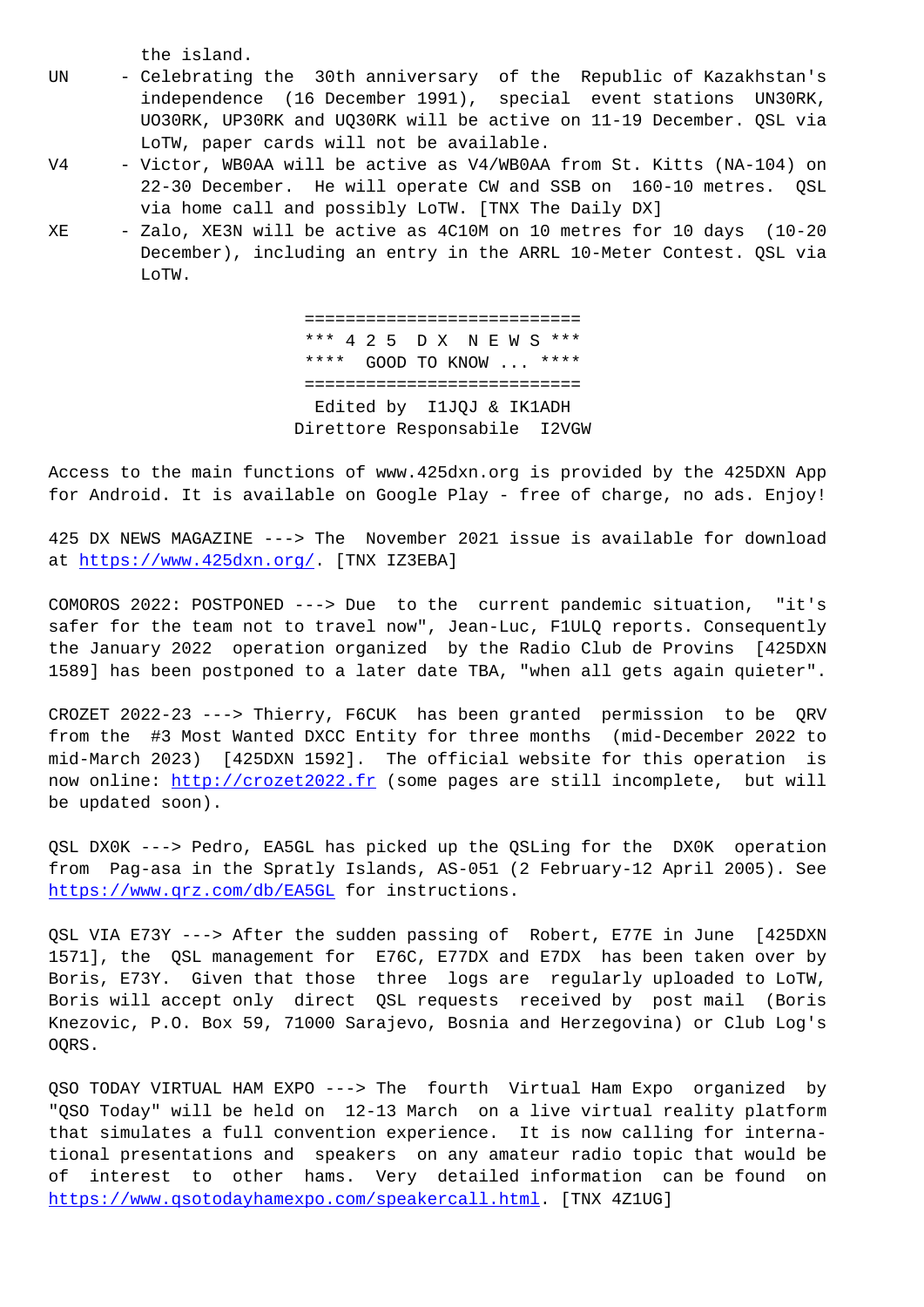S21DX ---> The operation started on 40 metres FT8 (F/H mode) on 9 December at 18 UTC. In accordance with the operating permission granted by the licencing authority, the activity is taking place from Char Kukri Mukri (not Manpura), which is also valid for IOTA group AS-140. Pictures and updates can be found on https://www.facebook.com/s21dx. QSL via EB7DX.

UNDELIVERABLE BUREAU CARDS --- > Tim, M0URX reports that some bureau packages are returned to sender either as "not collected" (e.g. Argentina and Cuba) or because [of "insufficient documentatio](https://www.facebook.com/s21dx)n" (e.g. Brazil, Sweden and Turkey) - read Tim's alarming post on https://www.m0urx.com/.

+ SILENT KEY + Bill Somerville, G4WJS died suddenly and unexpectedly a few days ago. He was in his mid-60s. In 2013 he was the first to join Joe, K1JT in forming a core development group f[or WSJT-X, and has b](https://www.m0urx.com/)een closely involved with the project ever since. "Our free, open-source software could not have achieved its extensive worldwide popularity and influence in ham radio without Bill's essential contributions", Joe says. "In addition to writing code for important portions of the Qt-based user interface for WSJT-X, Bill helped to bring the overall program structure more nearly up to professional standards. Moreover, he devoted countless hours to program support, patiently answering user's questions on WSJT-related forums".

----------------------------------------------------------------------------

QSLs received direct or through managers: 3W1T, E51WL, EP2LMA, ER/UT5UDX, EY8/K4ZW, FJ/W2RE, IP1X (EU-083), KL7RRC (NA-039), OX7AKT, OX7AM , PY0F, S01WS, SU9VG, SV2RSG/A, TZ4AM, V3A, VE2PEACE, VP5MA, XV1X, Z68XX, ZA1ME, ZB2FK.

\*\*\*\*\*\*\*\*\*\*\*\*\*\*\*\*\*\*\*\*\*\*\*\*\*\*\*\*\*\*\*\*\*\*\*\*\*\*\*\*\*\*\*\*\*\*\*\*\*\*\*\*\*\*\*\*\*\*\*\*\*\*\*\*\*\*\*\*\*\*\*\*\*\*\*\*

425 DX NEWS HOME PAGE: http://www.425dxn.org 425 DX NEWS MAGAZINE: http://www.425dxn.org/monthly

\*\*\*\*\*\*\*\*\*\*\*\*\*\*\*\*\*\*\*\*\*\*\*\*\*\*\*\*\*\*\*\*\*\*\*\*\*\*\*[\\*\\*\\*\\*\\*\\*\\*\\*\\*\\*\\*\\*\\*\\*\\*\\*\\*\\*\\*\\*\\*\\*\\*](http://www.425dxn.org)\*\*\*\*\*\*\*\*\*\*\*\*\*\*

 425 DX News is a free of [charge weekly bulletin](http://www.425dxn.org/monthly) edited by Mauro Pregliasco, I1JQJ and Valeria Pregliasco, IK1ADH

 Its contents may be used, reproduced and distributed in part or full provided that "425 DX News" or "425DXN" receive proper credit

 Contributors are invited to send their DX information to Mauro Pregliasco, I1JQJ (425dxn@alice.it) The deadline is 12 UTC on Fridays

\*\*\*\*\*\*\*\*\*\*\*\*\*\*\*\*\*\*\*\*\*\*\*\*\*\*\*\*\*\*\*\*\*\*\*\*\*\*\*\*\*\*\*\*\*\*\*\*\*\*\*\*\*\*\*\*\*\*\*\*\*\*\*\*\*\*\*\*\*\*\*\*\*\*\*\*

 Direttore Responsabile Gabriele Villa, I2VGW Giornalista Professionista - Tessera n. 071675